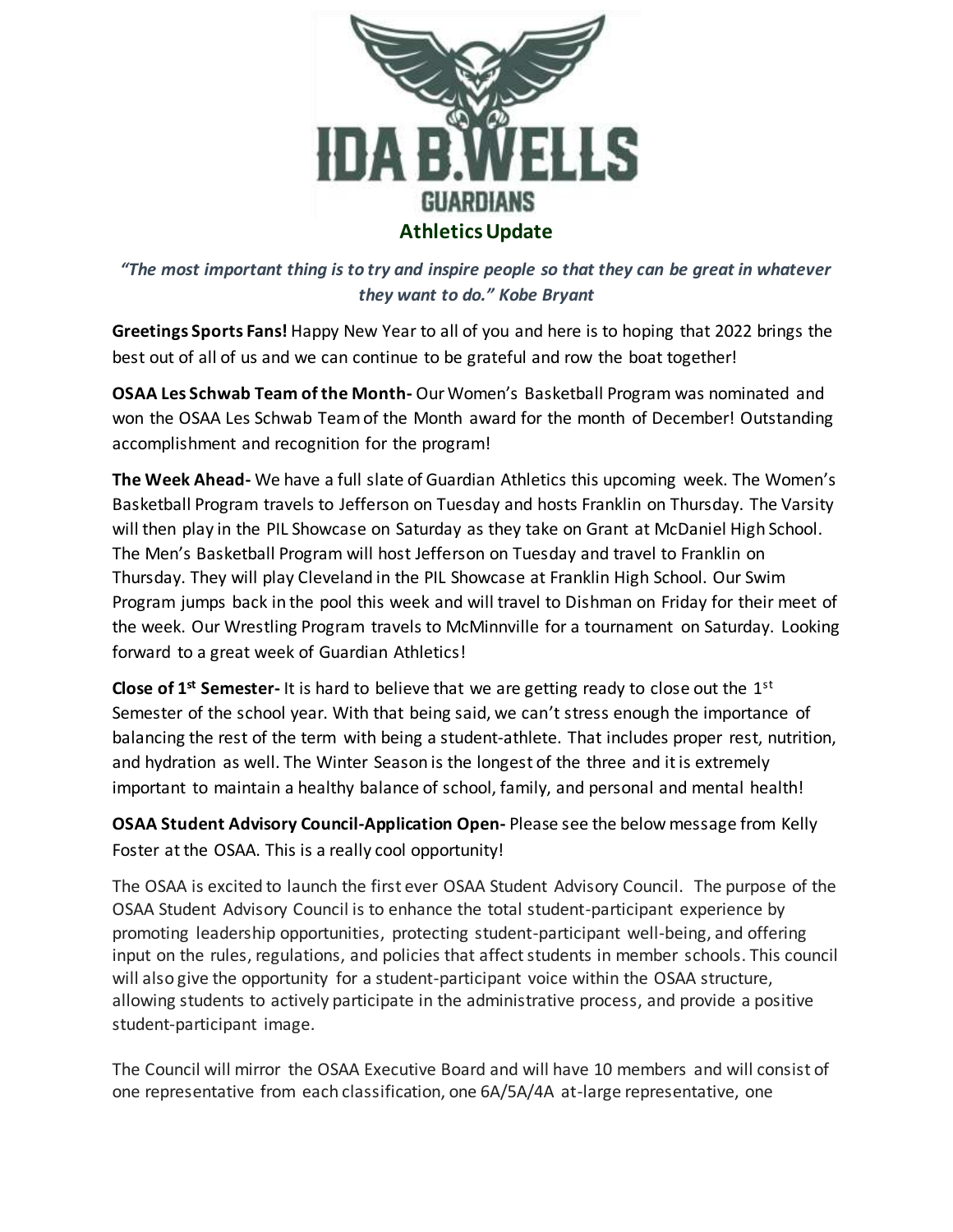3A/2A/1A at-large representative, a representative of the Oregon Association of Student Councils, and one adult member.

We need your help identifying students in your schools who would be a great fit and represent your communities well. We are looking for students who are leaders in your buildings and participate in OSAA activities.

The application can be accessed at this link: <https://forms.gle/ZaHA1Y2ZfrKYUELv9>

Along with this online application there is also a video submission and letter of recommendation from a school administrator, coach, director, or teacher. All materials may be sent to Kelly Foster [\(kellyf@osaa.org\)](mailto:kellyf@osaa.org).

# **The deadline for ALL application materials is 4:00 pm (PST) on January 28, 2022.**

The first meeting for the OSAA Student Advisory Committee is expected to be in March 2022 via zoom.

**Cool Topics from the Past Year-** Below are some cool topics from the past year that are great reflection tools. Check them out!

# **[Stephen Curry: The Kid Who Changed Before He Had To](https://email.mg2.substack.com/c/eJxVkE1uxCAMhU8z7BIFhvywYNFNr4EIOAlqAgicjnL7eprVCLBkPazn9zmLsKZy6ZwqsncxeGXQEV51B0Qo7KxQTPB65OOoJsW8lp5P_cRCNUsBOGzYNZYTWD7nPTiLIcX3ABfjINimORdKjJ4Ot9BLL5_zDLDIhSuYFhhvW3v6ANGBhl8oV4rAdr0h5vp4fj3EN13cwJPX5ZJ1W1vPuaJ1P61LB4mZXkXIG8TGnaVcDX1vfoJvXltq3GbjCp4FLTpB-wjFRdc9-1a03aLkPAhJvVL9aNvQZxfStTxkd6ziw4cVfcS020hazrWNgO_QhqTjjAEvA9HOO_ibB95U_wmZFSIUou2NRc0H2RFNMRDQ4c5PwOQghp5LzsjTJ5qK-iPzH2oRkho)**

He was open-minded, practical and refused to capitulate to short-term failure.

## **[The Lion Within](https://email.mg2.substack.com/c/eJxVkMGOhCAMhp9muI2RiigHDnvZ1zAIdSSrQKDuxLdfXE-TNE2av-2f_7OG8BXzqVMsxK420ZlQB3yXDYkws6NgnrzTAx8GNSrmtHB87Efmy7RkxN34TVM-kKVj3rw15GO4DjgMEtiqRdcrkOhw7GY5zr0DB7h0XHFpjRD8tjWH8xgsavzFfMaAbNMrUSqP7usB37VoRVe9ThuNXZtyzIWM_Wls3KuY7oXnVs2fb0-rD087I_MaWuAcQHFo265voGkXJWYJos5K9YNpfJ-sj-fyEO3-go_PLOs9xM2EqqVUmoB0xZyqtB_B0zlhMPOG7iZAN8d_JtMLA-bK102GNJeirfxAVoTyTlwRCQmy5xVB9XSxXgX9kfIPR7aMGg)**

No one in the jungle buys into perceptions. No one will avoid challenging the lion based on reputation alone.

## **[The Trash on the Floor](https://email.mg2.substack.com/c/eJxVkMGOhCAMhp9muI0RRJQDh7nsaxCEOpJFIFB349svrqdJmibN3_bP_1mD8E7lVDlVJFfTeGZQEX5rAEQo5KhQtHdqotMkZ0mc4o7O40x81WsB2I0PCssBJB9L8NagT_E6oGwSjGzKjr1lYhiGxQg72MWZeeaSCruKFVZOb1tzOA_RgoIfKGeKQILaEHN9DK8H-2qFG7jmddpk7NbVY6lo7Hdn097EfC88sZi6PVN8XsMaUirEK9YzShmTlPX9MHas61fJF8F4m6UcJ9P5MVufzvXB-_3NPp6TovaYgolNy7l2EfBKqpu0H9HjqSGaJYC7IeCN8h-LfkOE0hA7bVBRwfuGkIlGUdyhGyUumBhpo9A8XWpXUX0E_QOm9o3D)**

It's easy to be well-behaved and considerate after success. But how do we respond when we feel we've been wronged?

## **[Power Hungry vs. Culture Hungry](https://email.mg2.substack.com/c/eJxVkMGOhCAMhp9muI2RDooeOOxlX8Mg1JGsAoEyE99-cd3LJG2T9k_z5_-MJnyGdKgYMrFzTHREVB7feUMiTKxkTJOzSnIpx2FkVgnLh25gLk9LQty12xSlgiyWeXNGkwv-fOAge2Cr0lzbAXAY5AhCDEvHJUg-ioe0em6lvWx1sQ69QYUvTEfwyDa1EsV8e3zd4LsWrWir12GCNmuTy5xJm5_GhL2K8ezwxnRfi3-m4_7Kd1M2Kgn_L8wpaIFzgJFD2z66Bpp2GcXcg6j7OHZSN66LxoVjuYl2f8KHCUtq92HTvmox5sYjnYmnKu3FOzom9Hre0F4w6EL6h2d6osdUUdtJk-K9aCtK6CvN_gpfaYke-o4LzqqnDfXLq4_Av-vhkJQ)**

The best leaders aren't power-hungry  $-$  they're culture-hungry. And there is a huge distinction between these that not everyone understands.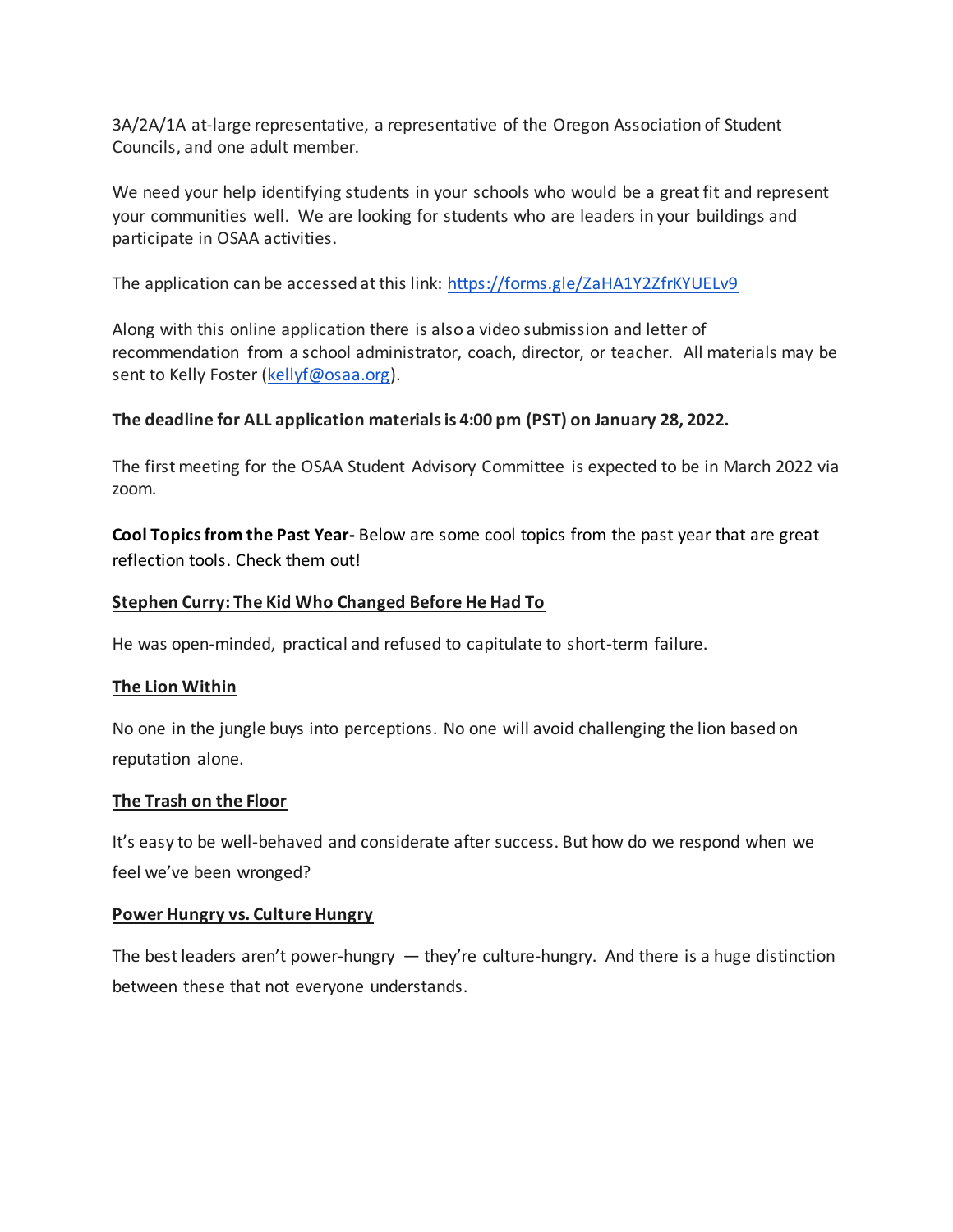# **[10 Lessons From Ted Lasso](https://email.mg2.substack.com/c/eJxVkMGOhCAMhp9muI0RRJQDh73sa5gKdSSrQKDuxLdfXE-TNE2av-2f_7NA-Ir5NCkWYleb6ExoAr7LhkSY2VEwT96ZgQ-DHjVzRjo-9iPzZVoy4g5-M5QPZOmYN2-BfAzXAReDEmw10LXSaaFncAj9Yh1YpS3y0XZDj2q-beFwHoNFg7-YzxiQbWYlSuXRfT3Edy1a0VWv00awa1OOuRDYn8bGvYrpXnhuUEp8vuFk3ohWcC6E5qJtu74RTbtoOSsh66x1P0Dj-2R9PJeHbPeX-PjJstlD3CBULaXSBKQr4FSl_QiezgkDzBu6OzvdBP9pTC8MmCtZNwEZrmRbyQlV4ak7a4UjlVA9l5xVTxfrVTAf-f4AJyWLDg)**

Some might think the show is overly silly, but if you peel back the humor, there are still several tangible takeaways for all of us.

## **[Motherly Advice](https://email.mg2.substack.com/c/eJxVkEFuxCAMRU8z7BrFBEiyYNFNr4EIOBPUBBA4U-X2ZZpVJdsS-jZf_zlL-Ezl0jlVYu9h6MqoI_7UHYmwsLNiMcHrEcZxnmbmtfAwyYmFataCeNiwayonsnwue3CWQorvA-Cj4mzT4AAUCje5aUYJwwp2WXDy3nkJ0wC3rT19wOhQ4wvLlSKyXW9EuT6Gzwf_akUb-uZ1uWTd1tVzqWTdd-fS0cTc-khtpezXh_Wv4JAFzXsOwPkMvO8H2fGuX2exKC7ae57laLsgswvpWh-iP57836-s6COm3cam5Vy7iPSOaJp0nDHQZTDaZUd_p6eb4R8P88SIpbH1xpIGJfrGjquGT91pGx6huJIggDVPn9pV1P8S_gLTpot3)**

Coach Eric Musselman does not ignore the advice or toss the notes in the trash. In fact, he shares them with his players.

# **[Don't Let 1 Problem Become 3](https://email.mg2.substack.com/c/eJxVkEGOhCAQRU_T7DRAgzQLFrOZaxiEUkkrEMDpePspx9UkRSXkV-XXf842WFI5TU61kauN7cxgInzqBq1BIUeFMgZvFFNKvzTxRnj2ki8S6jgXgN2GzbRyAMnHtAVnW0jxWmBcDZysRlCp9ewUlUxLDpPWljP6tMpOTmunblt7-ADRgYEfKGeKQDaztpbr4_n14N9YbQWPXqdL1q19PabarHv3Lu0oZnwxuHdX7WRjh7PdYmuHI9c53SeVN2YJhlPOGOeacUqfsuc9nbWYBi7wr7VUtg8yu5DO-SHovvB_PqSYPabNRtRyrn2EdoUeUdqPGNo5QrTTBv7m0W6qf4TGBSIUpO1H2wwbBEWafECgw50fgYmBD5IJRtDTJ9yK5l_mX3pTkVw)**

When the mistakes and hardships arise, we have to be strategic about what we do next.

# **[The Difference Between Good and Great](https://email.mg2.substack.com/c/eJxVkM2OhSAMhZ_mstMAIuqCxWzmNQw_VckoEKhz49sPjqubNE2a0_bkfFYjrDFfKsWC5G4zXglUgHfZAREyOQvk2Ts1sGGYxok4JRwb-5H4Mi8Z4NB-V5hPIOk0u7cafQz3AeOD5GRT3WAcFR1AZ8bRLMMotesGp6msDbR-bPXpPAQLCn4hXzEA2dWGmMqr-3rx71q4gatel43abm05TUFtf1objyqmZ6Fxflkg348aA_gGCM0ao2t0cM2aQSPxilPOGOcT45R2fctbukzCSC7qPE39oFvfJ-vjtbwEPVb-4UWyOkLcdahaSqUNgHfwuUrHGTxeMwRtdnAPE3zI_lOaVwiQK3E3a1RMClqJclmhyodBhSYklz0TjFRPF-tVUB-5_wAsFpPU)**

Great players always want to do more  $-$  good players feel they have done all they can do.

# **[The Agreements We Make With Ourselves](https://email.mg2.substack.com/c/eJxVkMGuhCAMRb9m2GkEEWTB4m3ebxiEOpJRIFBn4t8_fK4maZo0t83tPdYgPGM-dYoFydUmPBPoAJ-yASJkchTIk3daUinVqIjT3NFxGIkv05IBduM3jfkAko5589agj-E6oEwKRlYNdlGSciq5691ieilHwY1zYlAwSmdvW3M4D8GChjfkMwYgm14RU3n0Pw_2WwtXcNXrtNHYtS3HXNDYV2vjXsV0LzTmeb0EAUvzgWY3L2g-HtcmHrnA9obSCL4Qr1nHKGVMUdZ1_dCytlsUnwXjdVZqkKb1Q7I-nsuDd_uTffmRrPcQNxOqllJpA-AVfqrSfgSP5wTBzBu4mwvedP9JTU8IkCt1NxnUVPCuUmWighU3hwqOCyaGCoxUTxfrVdBf2f8AAgCUwg)**

The Four Agreements can empower us to live with greater clarity, purpose and passion while letting go of self-limiting beliefs that rob us of our joy.

**NFHS Network-** This is a reminder that all of our contests, including lower level Basketball Games and Wrestling Matches are all streamed on the NFHS Network. Please visit [www.nfhsnetwork.com](http://www.nfhsnetwork.com/) to sign up and register. If you have family outside of Portland, this is a great opportunity to see them in action.

**IBW Booster Club-** The athletics department would like to send a huge thank you to our Booster Club for all the great work they do providing for our school and community. If you would like to volunteer or become a member, please visit their website <https://www.ibwboosterclub.org/>

**Ida B. Wells Athletic Sponsorship-** If you are interested or know of anyone who is interested in becoming an Ida B. Wells Athletics Sponsor, please email me at **mnolan@pps.net** for more information. We like to promote all things local in our community. If you would like to donate to help support Ida B. Wells Athletics, please visit the following site<https://pps.schoolpay.com/pay/for/Athletic-Support/Sdbkbbq>

**Sunday Tid-Bits- "There is beauty in embracing the long and slow journey forward. The brave and wise see patience as a noble way of being."**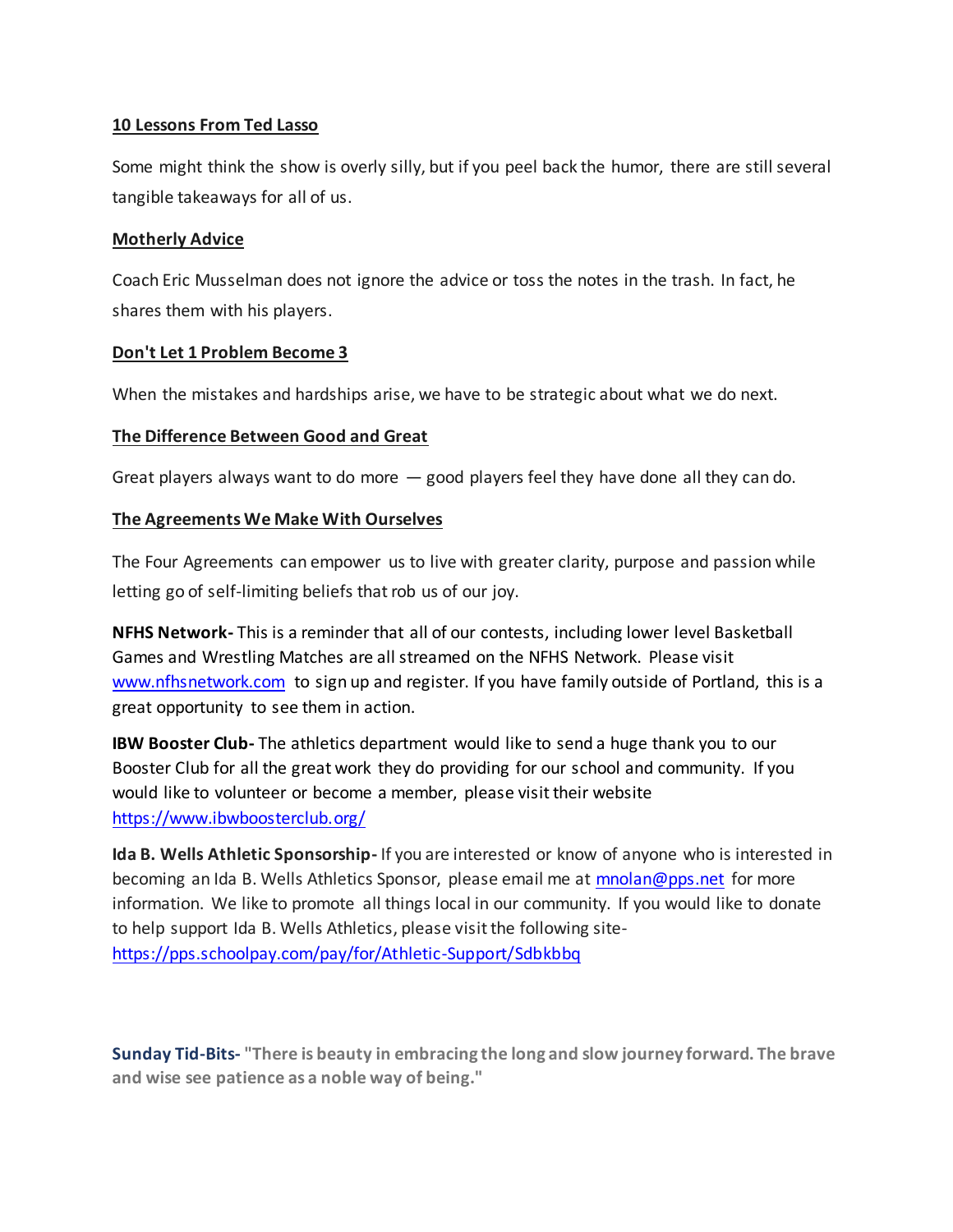"Every action we take is like a vote for the type of person we wish to become. Your habits are how you embody a particular identity. So every day that you make your bed, you embody the identity of someone who is clean and organized. Every day that you send an attagirl to somebody on your team, you embody the identity of someone who is a caring leader. Every day that you go to the gym, even if it's just for five minutes, you embody the identity of someone who doesn't miss workouts. So in this way, our behaviors are like they're casting votes for the story that we're telling ourselves, and I think ultimately, at the deepest level, this is the real reason that habits matter."

**― James Clear,** *Atomic Habits: An Easy & Proven Way to Build Good Habits & Break Bad Ones*

#### I. 3 Golden Rules of Leadership

- 1. **The first rule of leadership:** put your mission above your ego.
- 2. **The second rule of leadership:** if you don't care about your people, they won't care about your mission.
- 3. **The third rule of leadership:** if someone has to tell you the first two rules, you're not ready to lead yet.

As leaders and positive-difference makers, never underestimate the power of a kind word, touch, or smile. People will never forget how you made them feel.

## *Source: Adam Grant, Organizational Psychologist at The Wharton School*

#### II. Life Is How We See It

Life is all about perception. When we are able to see the big picture and realize what is actually going on, we will quietly and calmly become the master of our own life.

- **Life is an opportunity**, benefit from it. **Life is a beauty**, admire it.
- **Life is a dream**, realize it. **Life is a challenge**, meet it.
- **Life is a duty**, complete it. **Life is a game**, play it.
- **Life is a promise**, fulfill it. **Life is a struggle**, accept it.
- **Life is a tragedy**, confront it. **Life is an adventure**, dare it.
- **Life is luck,** make it. **Life is life**, fight for it.

#### III. A Year of Possibility

• **In 2022**, permit yourself to live your life according to your values.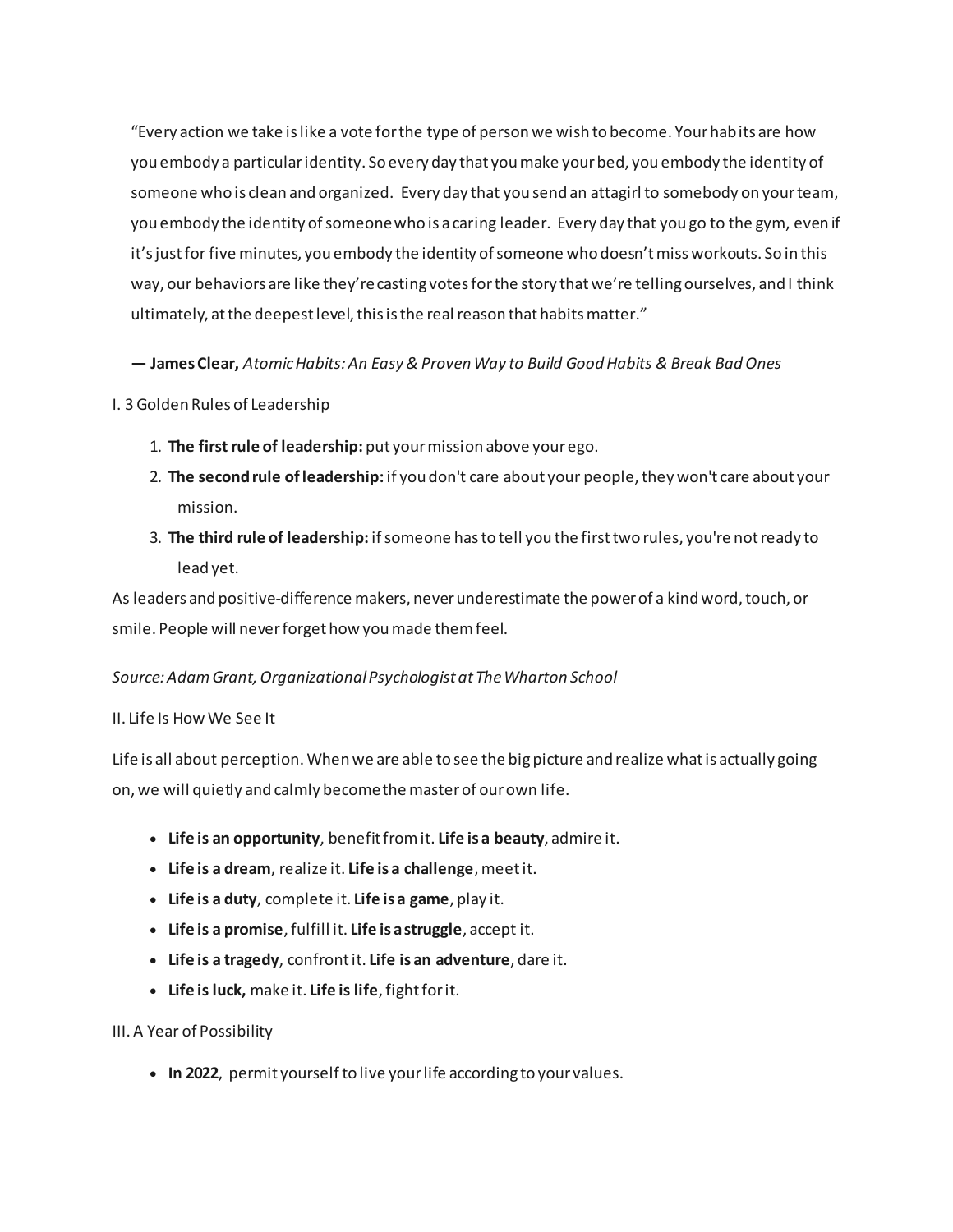- **In 2022**, move towards action instead of hoping that manifesting will be enough. Manifesting is not magic; you have to take action on what you manifest.
- **In 2022**, consider your options instead of believing you have to stay stuck. Sometimes stuck is a mindset, not a reality.
- **In 2022**, use your energy to promote goodness, joy, and peace, not chaos.

*Source: Nedra Glover Tawwab, Set Boundaries, Find Peace*

#### Question

What do I want to embody in 2022?

#### IV. This Week I Will

- 1. Speak with kindness.
- 2. Check-in with myself.
- 3. Align actions with my values.
- 4. Have the courage, to be honest.
- 5. Replace judgment with curiosity.

#### The Last Words…

"Contrary to pop culture understanding, patience isn't about waiting. In fact, if you look it up in the thesaurus, a synonym is "poise." Patience is a *state of being*. It's dignified. We think of it as stoic. But real patience is actually very vibrant. Waiting… for the business to take off, the relationship to gel, the house to sell... the anxiety to move on its way, the body to heal...... In that "in-between space," there's a more assured power. No waiting around, just steadiness. Patience is about sitting with life source. It's fuel. It's creative. It's not about holding our breath or being in penance. It's not even a pause button. It's more like a tap we turn on to fill ourselves with light. And from there… *life unfolds*."

**― Danielle LaPorte,** *The Desire Map: A Guide to Creating Goals with Soul*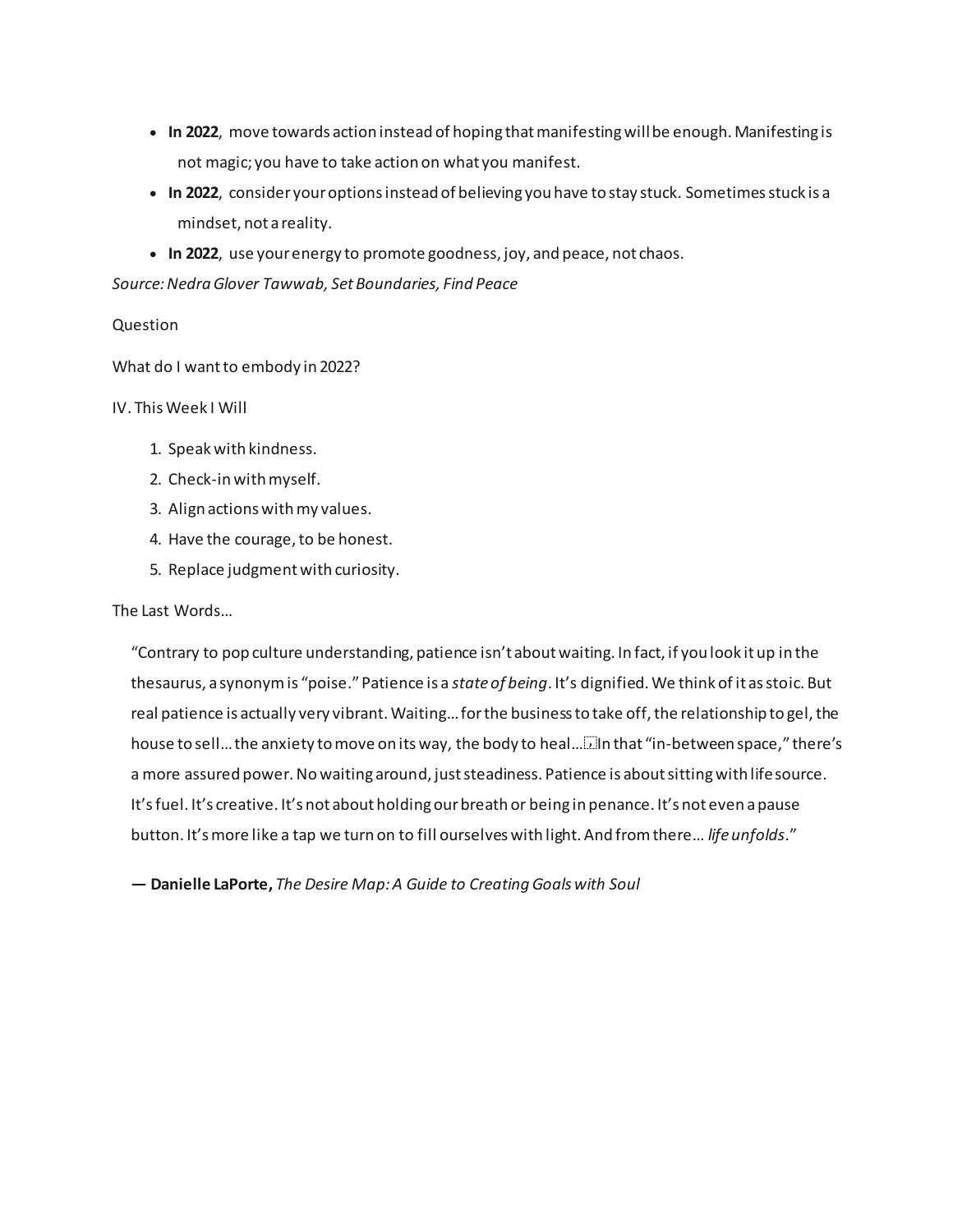# **Ida B Wells Athletic Schedule** January 3-8 **\*Schedules subject to change**

#### **Monday January 3**

**No Contests**

**Tuesday January 4**

**Men's Basketball vs Jefferson Frosh @ 4pm- 3:15 Early Release JV @ 5:30pm Varsity @ 7pm**

**Women's Basketball @ Jefferson JV @ 530pm Bus Departs @ 430pm Varsity @ 7pm Bus Departs @ 530pm**

**Wednesday January 5th**

**No Contests**

**Thursday January 6th**

**Women's Basketball vs Franklin JV2 @ 4pm JV @ 530pm Varsity @ 7pm**

**Men's Basketball @ Franklin Frosh @ 530pm JV @ 530pm Bus Departs @ 430pm Varsity @ 7pm Bus Departs @ 530pm**